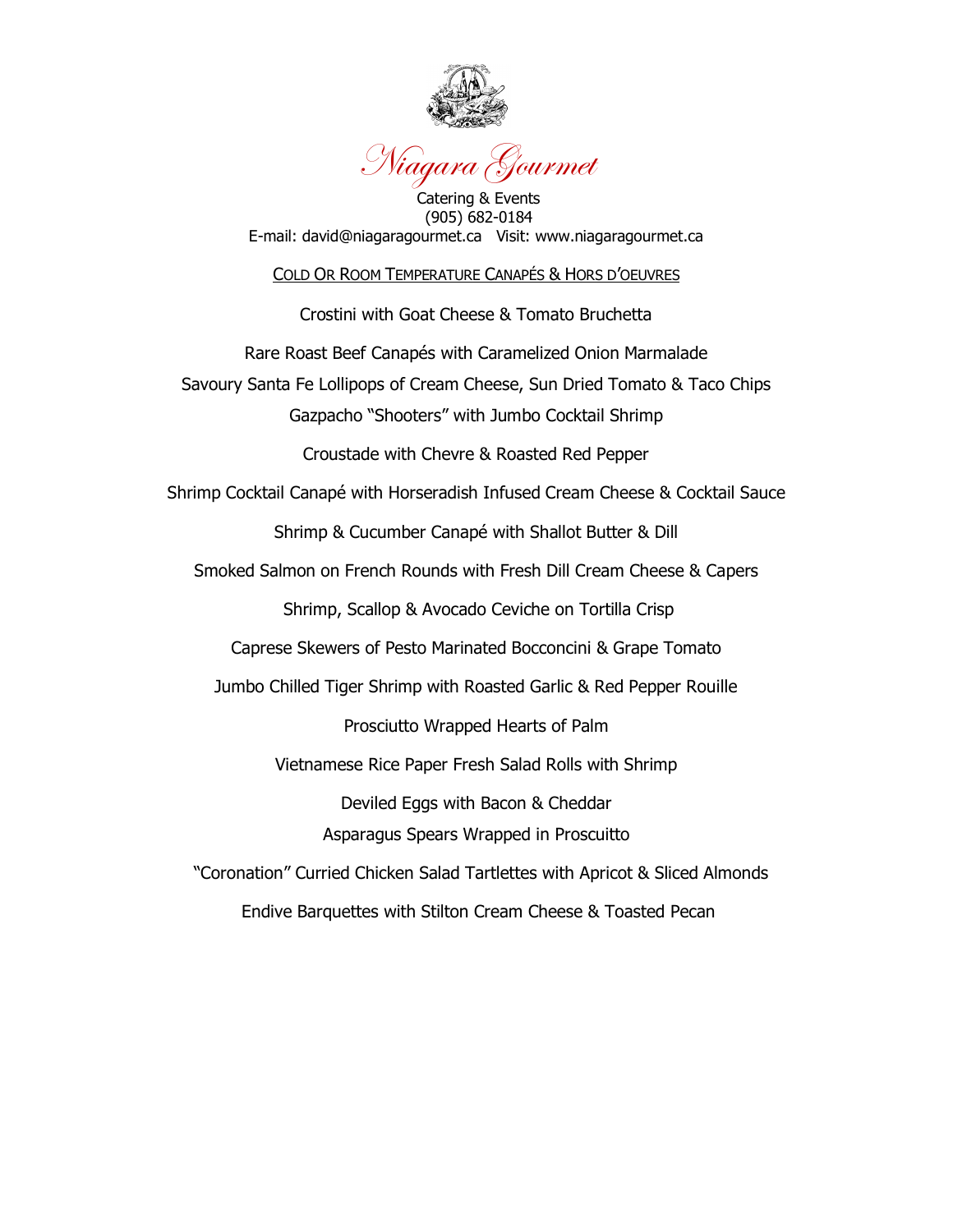

## Niagara Gourmet

Catering & Events (905) 682-0184 E-mail: david@niagaragourmet.ca Visit: www.niagaragourmet.ca

#### HOT HORS D"OEUVRES

Mini Crab Cakes with Cajun Remoulade Sauce

Croustade of Wild Forest Mushroom in Whiskey Cream

Parma Ham & Asiago Stuffed Mushroom Caps

Crab & Parmesan Stuffed Mushrooms

Thai Chicken Skewers with Sweet Chili Dipping Sauce

Bacon Wrapped Sea Scallop Skewers

Brazilian Grilled Shrimp with Chimichurri Sauce on Bamboo Knot Skewer

Stilton & Caramelized Pear in Crispy Cups

Parmesan Crostini with Cranberry & Red Onion Confit

Mini Meatloaf "Muffins" Glazed with House Made Red Pepper Ketchup

Panko Crusted Mini Mac 'n' Cheese Muffins with Asiago & Parmesan

Tuscan Grilled Cheese with Asparagus & Roasted Red Peppers

Mini "BLT" – Pancetta & Cherry Tomato with Micro Greens & Garlic Mayo Mini Beef Wellingtons in Puff Pastry

Mini Grilled Cheese Bites Atop Tomato Soup Sips

Black & White Sesame Seed Crusted Tuna on Wasabi Watermelon Cube

Brazilian Rum Marinated Shrimp Skewers with Chimichurri Sauce

Indonesian Pork Tenderloin Sate with Peanut Dipping Sauce

Quesadillas of Chicken & Brie with Avocado Crema

Lobster Thermador served on Asian Spoons

Rare Duck Breast on Cranberry Crostini with Blackberry Confit